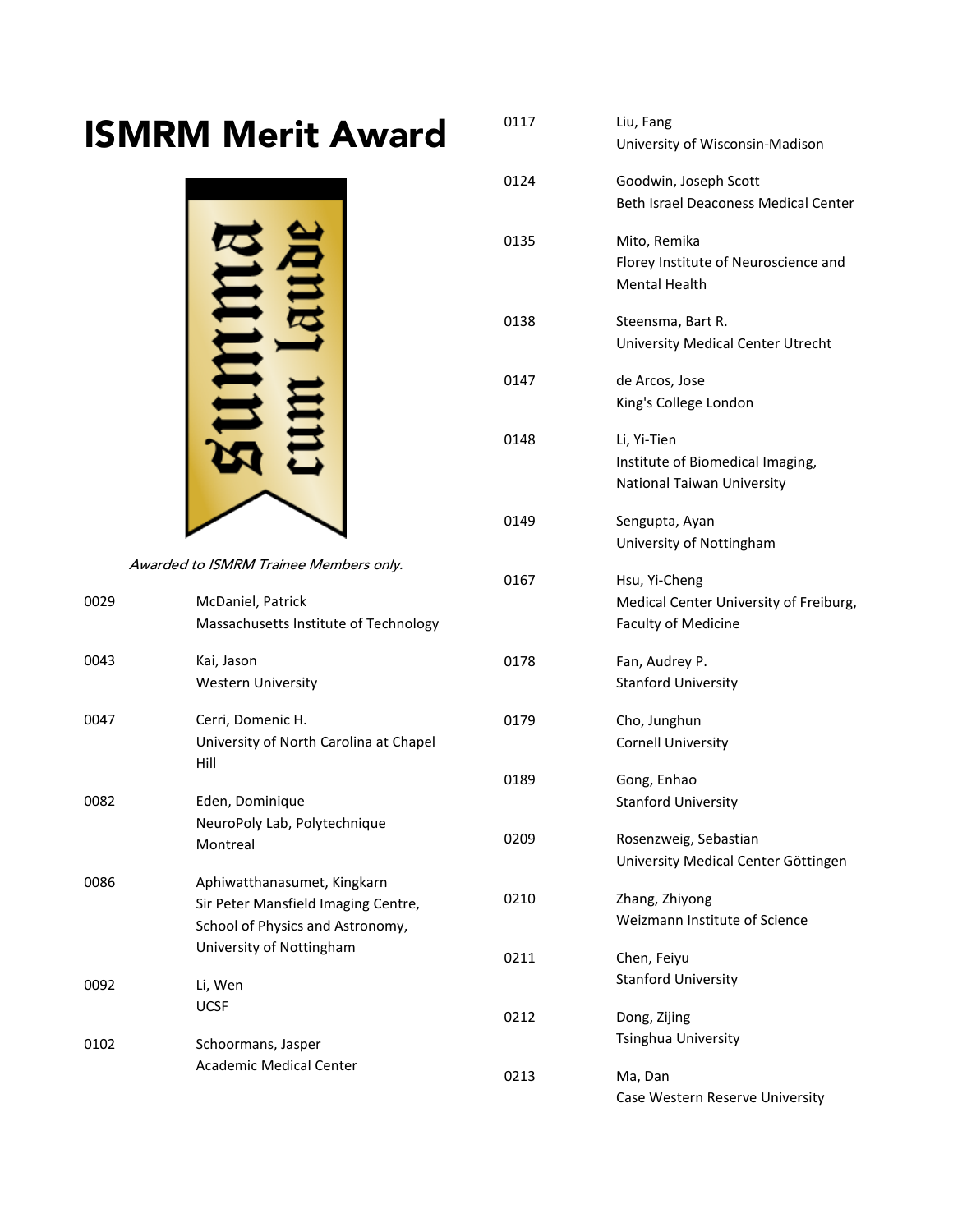| 0215 | Wang, Zhixing<br>University of Virginia   | 0368 | Sloots, Jacob Jan<br>University Medical Center Utrecht |
|------|-------------------------------------------|------|--------------------------------------------------------|
|      |                                           |      |                                                        |
| 0217 | Wang, Fuyixue                             | 0388 | Huber, Laurentius                                      |
|      | Massachusetts General Hospital            |      | <b>NIMH</b>                                            |
| 0239 | Wang, Yajie                               | 0394 | Kashyap, Sriranga                                      |
|      | Center for Biomedical Imaging             |      | Maastricht University                                  |
|      | Research, School of Medicine, Tsinghua    |      |                                                        |
|      | University                                | 0408 | Meissner, Jan-Eric                                     |
|      |                                           |      | German Cancer Research Center (DKFZ)                   |
| 0242 | Bustin, Aurelien                          | 0414 | Zaiss, Moritz                                          |
|      | King's College London                     |      | Max Planck Institute for Biological                    |
| 0246 | Chen, Hsin-Yu                             |      | Cybernetics                                            |
|      | University of California, San Francisco   |      |                                                        |
|      |                                           | 0418 | Zhuang, Xiaowei                                        |
| 0252 | Veraart, Jelle                            |      | Cleveland Clinic Lou Ruvo Center for                   |
|      | NYU School of Medicine                    |      | <b>Brain Health</b>                                    |
| 0280 | Korn, Natalie                             | 0449 | Pudakalakatti, Shivanand                               |
|      | University of California at San Francisco |      | University of Texas MD Anderson                        |
|      |                                           |      | <b>Cancer Center</b>                                   |
| 0286 | Weingärtner, Sebastian                    |      |                                                        |
|      | University of Minnesota                   | 0463 | Wu, Wenchuan                                           |
| 0292 | Davids, Mathias                           |      | University of Oxford                                   |
|      | <b>Heidelberg University</b>              | 0464 | Christiaens, Daan                                      |
|      |                                           |      | King's College London                                  |
| 0293 | Meliado, E.F.                             |      |                                                        |
|      | University Medical Center Utrecht         | 0469 | Pietsch, Maximilian                                    |
|      |                                           |      | King's College London                                  |
| 0303 | Lin, Zixuan                               |      |                                                        |
|      | Johns Hopkins University                  | 0500 | Shao, Xingfeng                                         |
| 0304 | Petitclerc, Leonie                        |      | Laboratory of FMRI Technology (LOFT),                  |
|      | Leiden University Medical Center          |      | Mark & Mary Stevens Neuroimaging                       |
|      |                                           |      | and Informatics Institute, Keck School                 |
| 0306 | van der Plas, Merlijn C.E.                |      | of Medicine, University of Southern                    |
|      | Leiden University Medical Center          |      | California                                             |
| 0309 | Lahiri, Anish                             | 0513 | Lefebvre, Thierry                                      |
|      | University of Michigan                    |      | Centre de recherche du centre                          |
|      |                                           |      | hospitalier de l'Université de Montréal                |
| 0311 | Spann, Stefan Manfred                     |      | (CRCHUM)                                               |
|      | Graz University of Technology             | 0522 | Armstrong, Tess                                        |
| 0365 | Cai, Xiaoying                             |      | University of California Los Angeles                   |
|      | University of Virginia                    |      |                                                        |
|      |                                           |      |                                                        |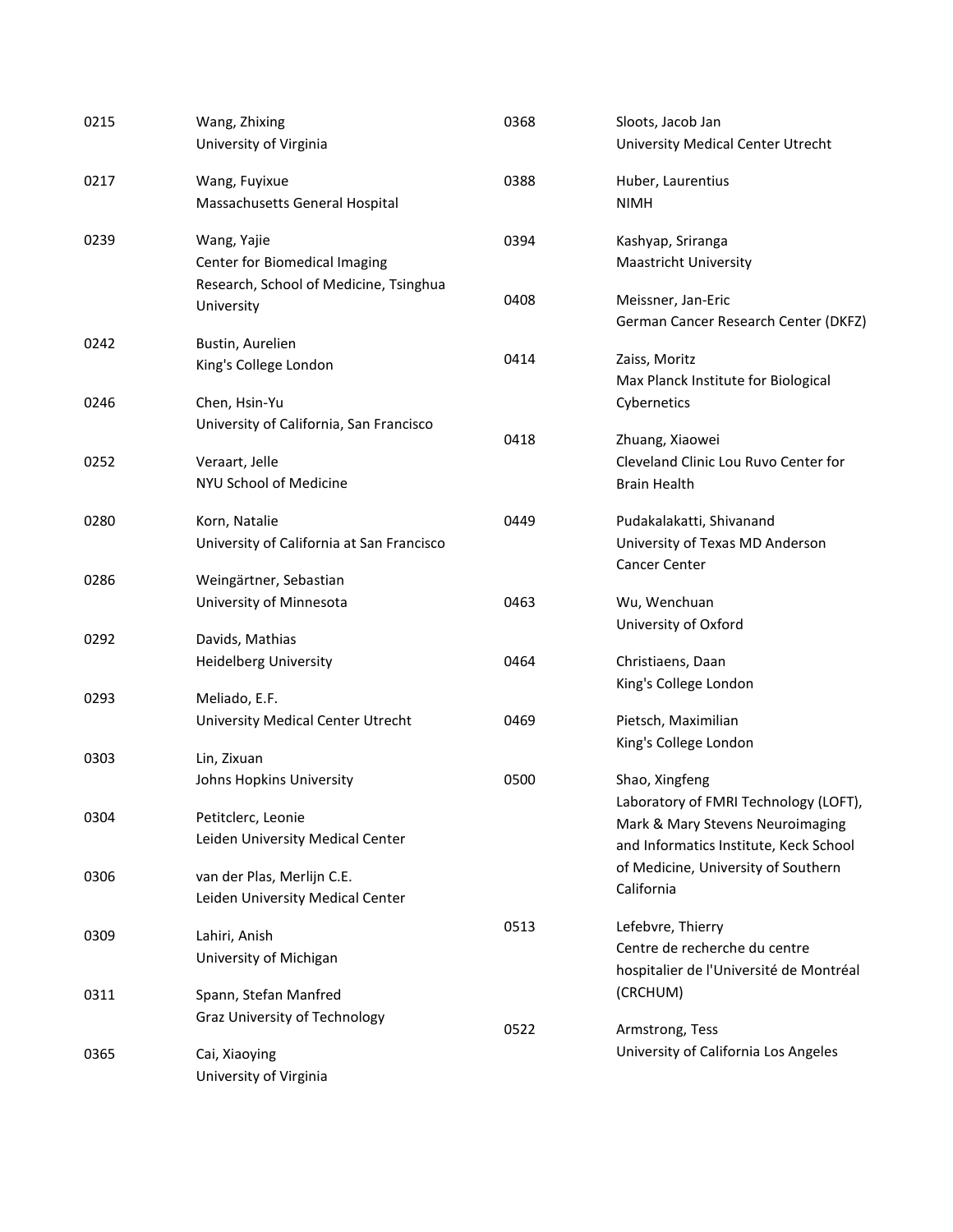| 0578 | Aranovitch, Alexander                 | 0725 | Dickie, Ben R                                  |
|------|---------------------------------------|------|------------------------------------------------|
|      | Institute for Biomedical Engineering, |      | The University of Manchester                   |
|      | ETH Zurich & University of Zurich     |      |                                                |
|      |                                       | 0742 | Schilling, Kurt                                |
| 0580 | Liuzzi, Lucrezia                      |      | Vanderbilt University                          |
|      | University of Nottingham              | 0745 | Thompson, Elinor                               |
| 0587 |                                       |      |                                                |
|      | Ridley, Ben                           |      | University of Nottingham                       |
|      | Aix-Marseille University              | 0783 | Kim, Daeun                                     |
| 0588 | Ouyang, Minhui                        |      | University of Southern California              |
|      | Children's Hospital of Philadelphia   |      |                                                |
|      |                                       | 0793 | Piredda, Gian Franco                           |
| 0595 | Yamamoto, Adam Kenji                  |      | Siemens Healthcare AG                          |
|      | <b>UCL Institute of Neurology</b>     |      |                                                |
|      |                                       | 0813 | Nelissen, Jules Laurent                        |
| 0617 | Chen, Feiyu                           |      | Biomedical Engineering, Eindhoven              |
|      | <b>Stanford University</b>            |      | University of Technology                       |
| 0621 | Ellis, Jane                           | 0849 | Lee, Vincent Kyu                               |
|      | University of Oxford                  |      | University of Pittsburgh                       |
|      |                                       |      |                                                |
| 0625 | Niesporek, Sebastian C.               | 0856 | Vaclavu, Lena                                  |
|      | German Cancer Research Center (DKFZ)  |      | Academic Medical Center                        |
|      |                                       |      |                                                |
| 0641 | Klein, Valerie                        | 0857 | Juttukonda, Meher                              |
|      | Computer Assisted Clinical Medicine,  |      | Vanderbilt University Medical Center           |
|      | Medical Faculty Mannheim, Heidelberg  | 0860 |                                                |
|      | University                            |      | Su, Pan                                        |
|      |                                       |      | Johns Hopkins University School of<br>Medicine |
| 0652 | Chen, Yi                              |      |                                                |
|      | Max Planck Institute for Biological   | 0882 | Jiang, Dengrong                                |
|      | Cybernetics                           |      | Johns Hopkins University School of             |
| 0655 | Liu, Lianli                           |      | Medicine                                       |
|      | University of Michigan                |      |                                                |
|      |                                       | 0891 | Nunes, Daniel                                  |
| 0668 | Massire, Aurélien                     |      | Champalimaud Centre for the                    |
|      | Aix-Marseille Univ, CNRS, CRMBM       |      | Unknown                                        |
|      |                                       |      |                                                |
| 0685 | Zhao, Shen                            | 0894 | Jiang, Shanshan                                |
|      | The Ohio State University             |      | Johns Hopkins University                       |
| 0703 | Lee, Jeongtaek                        | 0895 | Louis, Marcia                                  |
|      | Sungkyunkwan University               |      | <b>Boston University</b>                       |
|      |                                       |      |                                                |
| 0724 | Lin, Zixuan                           | 0904 | Zhu, Xucheng                                   |
|      | Johns Hopkins University              |      | UCSF & UC Berkeley                             |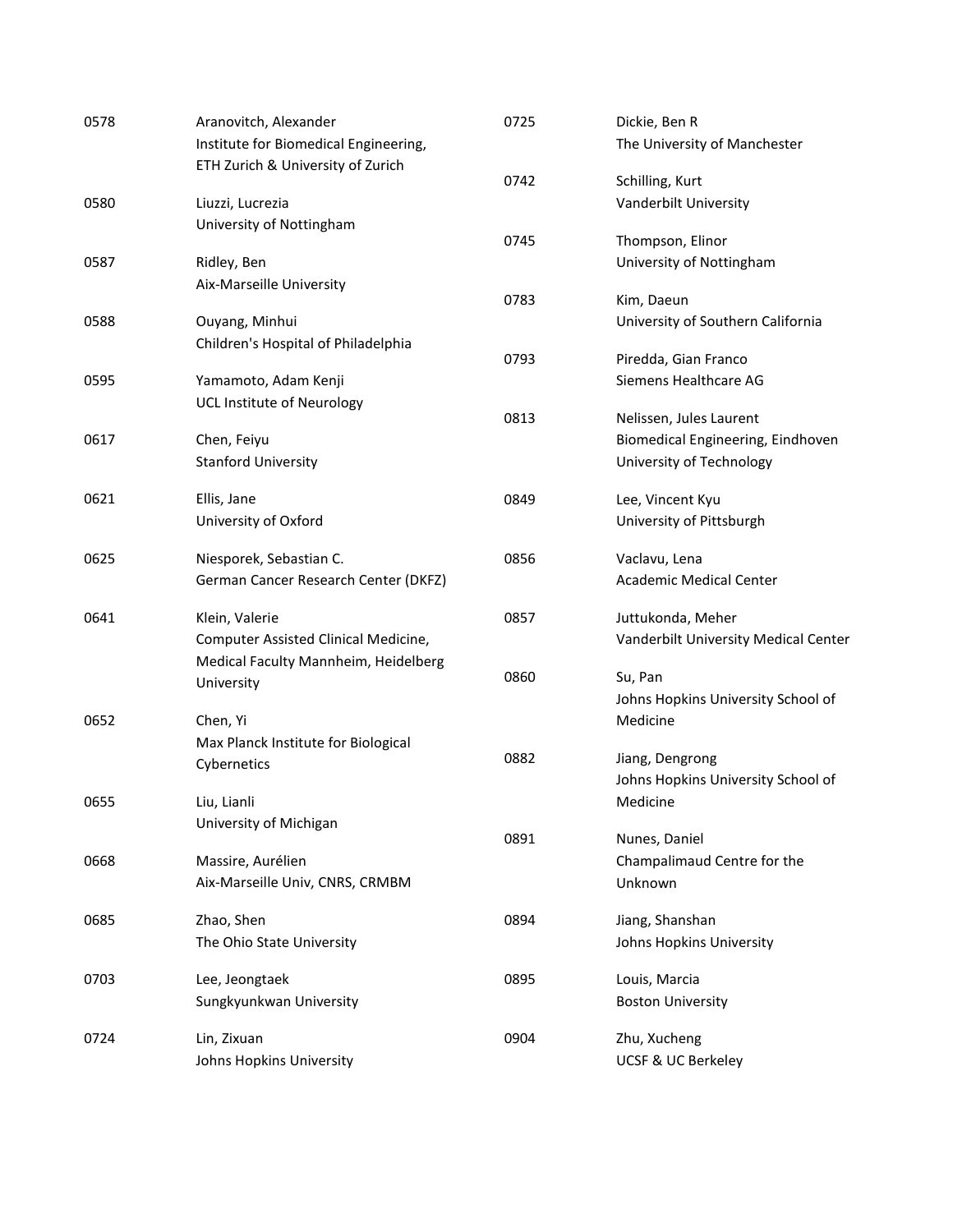| 0911 | Clifford, Bryan<br>University of Illinois at Urbana-                                          | 1068 | Forouhandehpour, Reihaneh<br>University of Sherbrooke                       |
|------|-----------------------------------------------------------------------------------------------|------|-----------------------------------------------------------------------------|
|      | Champaign                                                                                     | 1088 | Vandergrift, Lindsey A.                                                     |
| 0938 | Schwarz, Jolanda Melissa<br>German Center for Neurodegenerative                               |      | Massachusetts General Hospital                                              |
|      | Diseases (DZNE)                                                                               | 1089 | Dong, Celia M.<br>The University of Hong Kong                               |
| 0943 | McDaniel, Patrick C<br>Massachusetts Institute of Technology                                  | 1091 | Hammernik, Kerstin<br>Graz University of Technology                         |
| 0946 | Aghaeifar, Ali<br>Max Planck Institute for Biological<br>Cybernetics                          | 1107 | Chen, Yi<br>Max Planck Institute for Biological<br>Cybernetics              |
| 0959 | Li, Yang<br>Johns Hopkins University School of<br>Medicine                                    | 1109 | Chan, Russell W.<br>The University of Hong Kong                             |
| 0989 | Higano, Nara S.<br>Cincinnati Children's Hospital                                             | 1151 | Lally, Peter J<br>Imperial College London                                   |
| 0997 | Lefebvre, Thierry<br>Centre de recherche du centre<br>hospitalier de l'Université de Montréal | 1155 | Gurbani, Saumya S.<br>Winship Cancer Institute of Emory<br>University       |
|      | (CRCHUM)                                                                                      | 1181 | Friedli, Iris                                                               |
| 0998 | Shaikh, Jamil<br><b>Stanford University</b>                                                   |      | University of Geneva                                                        |
| 1007 | Chao, Tzu-Hao Harry                                                                           | 1182 | Marticorena Garcia, Stephan Rodrigo<br>Charité - Universitätsmedizin Berlin |
|      | The University of North Carolina at<br>Chapel Hill                                            | 1206 | Umesh Rudrapatna, Suryanarayana<br>Cardiff University                       |
| 1008 | Jiang, Yuanyuan<br>Max Planck Institute for Biological<br>Cybernetics                         | 1211 | Leong, Alex T. L.<br>The University of Hong Kong                            |
| 1025 | Cencini, Matteo<br>University of Pisa                                                         | 1218 | Vergoossen, Laura W.M.<br><b>Maastricht University Medical Center</b>       |
| 1048 | Han, Fei<br>University of California, Los Angeles                                             | 1241 | Mehrabian, Hatef<br>University of California, San Francisco                 |
| 1052 | van Amerom, Joshua FP<br>King's College London                                                | 2536 | Roberts, Grant S<br>University of Wisconsin - Madison                       |
| 1067 | Chaze, Charlotte A<br>University of Delaware                                                  | 2646 | Poojar, Pavan<br>Dayananda Sagar Institutions                               |